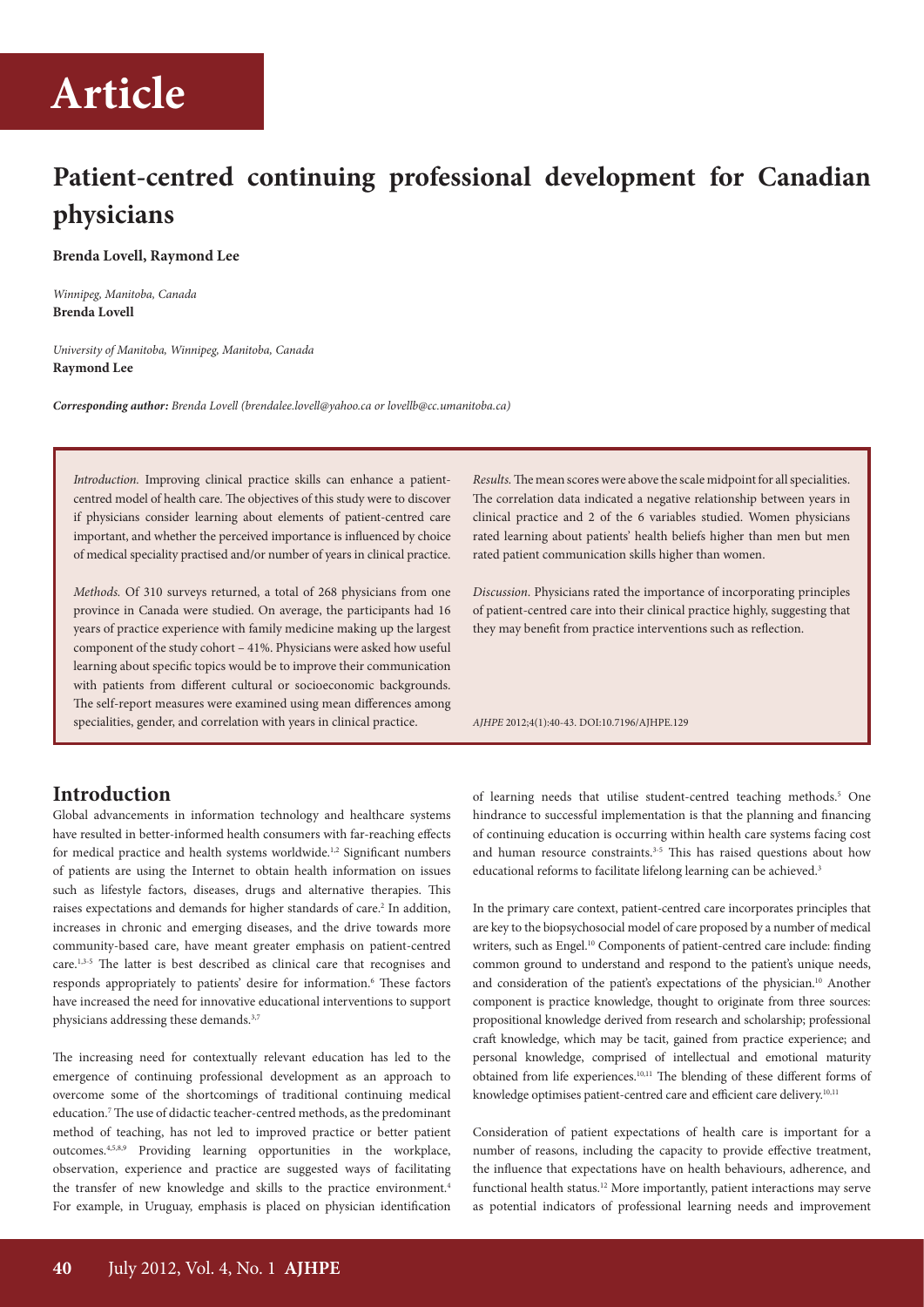# **Article**

required.12 Patients' expectations vary with different health problems, and over time as their experience and education increases. In general, patients expect high standards of professional competence, information about their health problem, and patient-centred communication.<sup>12</sup>

Effective communication between physicians and their patients is a core clinical skill that is frequently included in residency and medical school curricula. However, providing patients with training in communication skills may lead to a more beneficial two-way engagement. Trained patients participated more actively in the medical interview, were more compliant, recalled symptoms more accurately, and recorded better physiologically measured health outcomes.13 More investigation is needed to target the particular patient communication skills training needed for different clinical scenarios, methods of instructing patients, and how to assess their associated health outcomes.<sup>13</sup>

Increased patient diversity has resulted in increasing need for physicians to use a language interpreter while obtaining a medical history. Skills are required from both interpreter and physician to clarify the goals of the consultation and determine the main areas to be assessed.14 Adequate information and training are needed to overcome the challenges associated with interpretermediated consultations. Suitable training programmes for physicians are, however, limited.<sup>14,15</sup> Physicians have indicated that continuing professional development seminars to understand the advocacy stances of interpreters, cultural teaching, and improving communication and empathy with patients of different cultures, would support enhanced patient care.16

Health beliefs are derived from factors such as family and cultural values, and personal experiences.17 Values, beliefs and attitudes fashioned from one's unique life experience guide behaviours and practices. One's geographical place of residence and how one defines health are also important determinants of health beliefs and behaviours. For example, some rural Canadians view health from a role perspective, meaning that they are able to work and meet family obligations.<sup>17</sup> They also have higher poverty, shorter life expectancy, higher infant mortality, and engage in less prevention than urban Canadians. This is just one example of how divergent patient health beliefs can be, and emphasises the need for physicians to have the ability to adjust to combinations of differing values and behavioural patterns, reflecting on their own attitudes and experiences.<sup>17</sup>

Based on the preceding discussion of the literature, it is clear that training aimed at improving cross-cultural doctor-patient communication should address specific issues that include: *(i)* personal attitudes towards patients from different cultural and/or socioeconomic backgrounds; *(ii)* personal past experiences with people of different cultural and/or socioeconomic backgrounds; *(iii)* health beliefs of people of different cultural and/or socioeconomic backgrounds; *(iv)* expectations held by persons of different cultural and/or socioeconomic backgrounds about what a physician should do and how a physician should behave; *(v)* skills for working efficiently and effectively with interpreters; and *(vi)*  patient communication and interaction skills.

Knowledge of these key factors that impact on the quality of cross-cultural doctor-patient communication can be evaluated using the Cross-Cultural Doctor-Patient Communication Needs Assessment tool.18 Using elements of this assessment tool, we set out to determine the extent to which physicians would value learning about patient-centred elements of clinical care useful for their practice, and whether any variations in the perceived usefulness of these elements existed across: (*i*) physician gender; (*ii*) discipline/specialty practised; and (*iii*) number of years in clinical practice.

### **Methods**

Survey data were collected during the fall of 2006 in the province of Manitoba, Canada. A self-report questionnaire was distributed through the provincial medical association's bimonthly newsletter to its members and by a direct mail-out from the researchers to the work addresses obtained from the College of Physicians and Surgeons of Manitoba's public-access website. The questionnaire's cover letter stated that the study's purpose was to examine how physicians interact and communicate with patients and cope with the demands of their practice. Permission to conduct the study was granted by the University of Manitoba Health Research Ethics Board. All completed questionnaires were mailed to the first author's university office address.

Of 310 participants, 42 returned questionnaires that were unusable for various reasons (e.g. no longer practised in the province, retired, served as administrators, or extensive missing responses) leaving 268 usable returns. Of the total respondents, 53% were from the provincial medical association and 47% were from the College of Physicians and Surgeons of Manitoba. Respondents were classified by specialty using an inductive approach. The physicians provided 33 distinct job descriptions, which were grouped into 10 specialties, with reference to the categories used in a prior research study.16 These categories were: family medicine (*n*=110), internal medicine (*n*=50), paediatric disciplines (*n*=30), surgical disciplines (*n*=20), residents (*n*=20), psychiatry (*n*=19), anaesthesiology (*n*=10), and obstetrics/ gynaecology (*n*=9). Specialties with 10 or fewer respondents were merged – anaesthesiology was grouped with internal medicine (*n*=60) and obstetrics/ gynaecology were grouped with the surgical disciplines (*n*= 29). Respondents were in clinical practice for a mean of 16.5 years (standard deviation (SD) 11.05); the mean percentage of time spent in primary care was 68% (SD 24), and the mean number of minutes spent per patient consultation was 19 minutes (SD 14.76).

The importance of learning about cross-cultural communication needs was evaluated using six items from Section D of the Cross-Cultural Doctor-Patient Communication Needs Assessment.<sup>18</sup> The items evaluated were: *(a)* your own attitudes towards patients from different cultural and/or socioeconomic backgrounds; *(b)* your past experiences with people of different cultural and/or socioeconomic backgrounds; *(c)* health beliefs of people of different cultural and/or socioeconomic backgrounds; *(d)*  expectations held by persons of different cultural and/or socioeconomic backgrounds about what a physician should do and how a physician should behave; *(e)* skills for working efficiently and effectively with interpreters; and *(f)* patient communication and interaction skills. Participants indicated how useful learning about these issues would be for improving communication skills with patients of different cultural and/or socioeconomic backgrounds using a 5-point response scale (1=not at all, 2=not very, 3=somewhat, 4=fairly, 5=extremely).

## **Results**

Table 1 reveals two significant gender-based differences. Women physicians rated learning about the health beliefs of patients and patient expectations about how a physician should behave more useful than men physicians.The influence of specialty practised was compared using mean differences across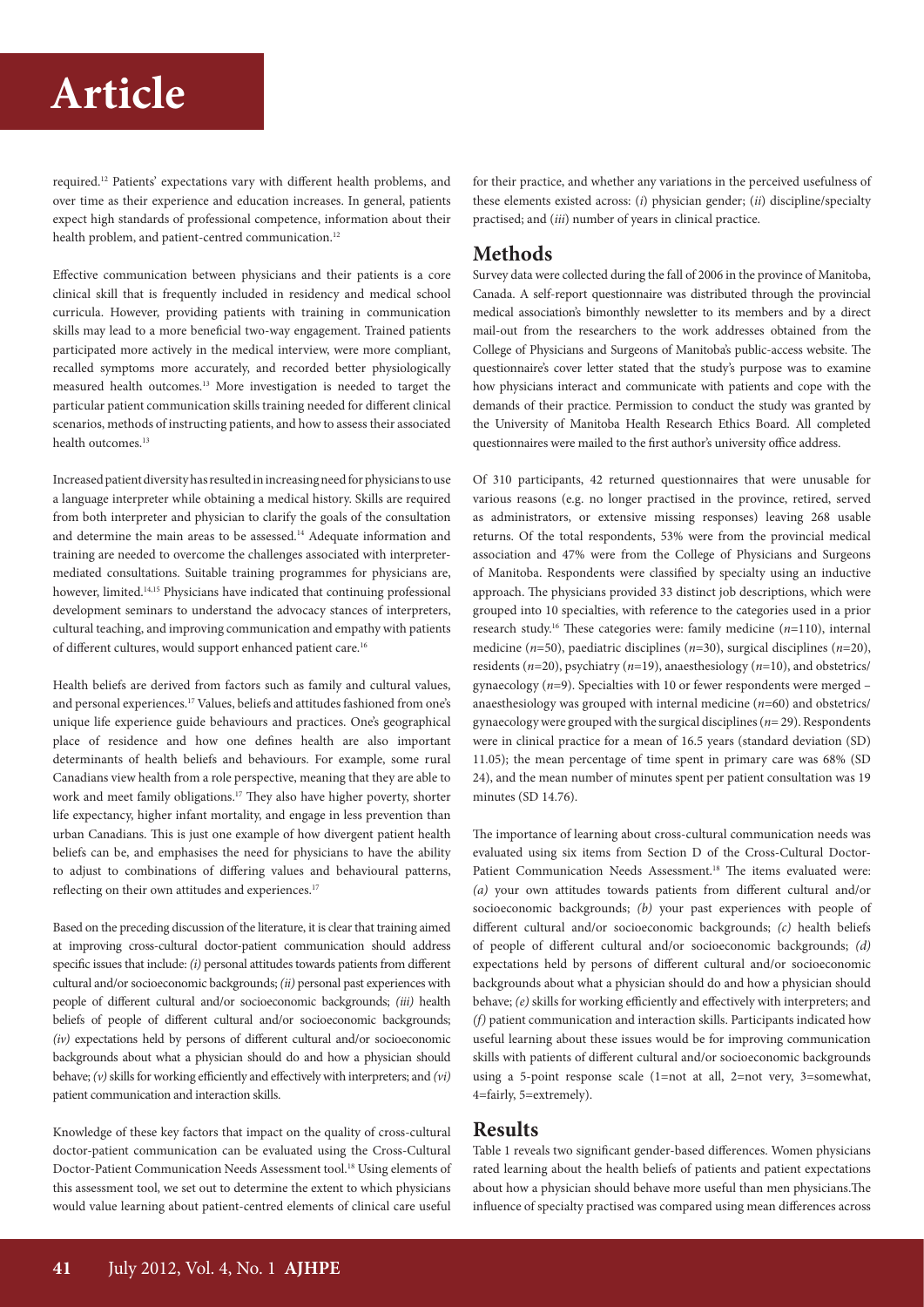# **Article**

specialties. Table 2 indicates that there were no significant differences. Scores were at or above the scale midpoint for all statements, with the exception of residents and physicians practising in the surgical disciplines. Psychiatry, paediatrics, and internal medicine recorded the highest means for almost all of the six statements, and family medicine recorded the highest mean score for learning about how patients could improve their communication and interaction skills.

| Table 1. Physician gender differences for the items evaluated                                                                                                                  |                                  |                                  |              |  |  |  |  |
|--------------------------------------------------------------------------------------------------------------------------------------------------------------------------------|----------------------------------|----------------------------------|--------------|--|--|--|--|
| <b>Education</b> item                                                                                                                                                          | Male<br>$(n=159)$<br>Mean $(SD)$ | Female<br>$(n=109)$<br>Mean (SD) | Cohen's<br>d |  |  |  |  |
| (a) Your own attitudes toward<br>different cultural and/or socio-<br>economic backgrounds                                                                                      | 3.14(1.24)                       | 3.02(1.04)                       | 0.10         |  |  |  |  |
| (b) Your past experiences with<br>people of different cultural<br>and/or socio-economic<br>backgrounds                                                                         | 3.32(1.14)                       | 3.27(1.12)                       | 0.06         |  |  |  |  |
| (c) Health beliefs of people of<br>different cultural and/or socio-<br>economic backgrounds                                                                                    | 3.84(0.95)                       | 4.11(0.93)                       | $0.48*$      |  |  |  |  |
| $(d)$ Expectations held by<br>persons from different cultural<br>and/or socio-economic<br>backgrounds about what a<br>physician should do and how a<br>physician should behave | 3.68(0.95)                       | 4.03(0.94)                       | $0.34*$      |  |  |  |  |
| $(e)$ Skills for working efficiently<br>and effectively with interpreters                                                                                                      | 3.58(1.10)                       | 3.67(1.07)                       | 0.08         |  |  |  |  |
| ( <i>f</i> ) Patient communication and<br>interaction skills                                                                                                                   | 3.45(1.17)                       | 3.19(1.15)                       | $0.22^+$     |  |  |  |  |
| * $p$ <0.01, two-tailed test.<br>$\phi$ <sub>7</sub> $\approx$ 0.05, two-tailed test.                                                                                          |                                  |                                  |              |  |  |  |  |

Evaluation of the relationship between years of clinical practice and crosscultural doctor-patient communication skills needs was reported as Pearson's correlation coefficients. Table 3 reveals two significant relationships. The more years of practice physicians had the *less* they rated the usefulness of learning about the health beliefs of patients and patient expectations about how physicians should conduct themselves.

All six items evaluated in our study are indicators of patient-centred practice elements. Physicians practising in all the different specialties overwhelmingly indicated that learning about each of the six selected aspects of crosscultural doctor-patient communication needs would be beneficial for career development and medical practice.

### **Discussion**

This study demonstrates some important findings about the value Canadian physicians attach to learning about key aspects of doctor-patient crosscultural communication. Our findings show that differences among physicians practising in the six major clinical specialties are not significant enough to warrant separate curricula or courses to teach cross-cultural

communication skills. Nevertheless, the observed differences suggest that cross-cultural communication skills may be more highly valued in some specialties than others. For example, all specialties indicated that skills to work effectively with interpreters were important, but especially so for psychiatry. This could be because translating patients' thoughts and feelings during mental health assessments is particularly difficult for interpreters.<sup>15</sup> Family medicine scored the highest on patient communication skills. This may reflect the long-term nature of the relationships that family physicians have with their patients and the importance of self-care practices often carried out by their patients. Internal medicine and paediatrics scored well above the midpoint in all six statements, thereby indicating the importance they attach to all aspects of cross-cultural doctor-patient communication. This most likely reflects the need to develop a good understanding of how patients and their families manage chronic illness, thereby enhancing diagnostic and treatment outcomes.

Research has shown that women physicians use more communication skills and emotions with patients during medical consultations than men physicians.19This may reflect the importance women attach to relationship building, and may also explain why women physicians in this study expressed a greater need to learn about patients' health beliefs and expectations about how physicians should conduct themselves. Male physicians did, however, score above the midpoint of the response scale for both of these skills, suggesting that all physicians recognise the importance of these two aspects of cross-cultural doctor-patient communication.

A particularly interesting finding in our study was the observation that the longer physicians were in clinical practice the less they rated the usefulness of learning about the health beliefs of patients and patient expectations about how a physician should behave. This may be a sign that experienced physicians favoured clinical exposure as the better teacher, rather than continuing education activities such as seminars, lectures, etc.

One approach to improving physician-patient communication, based on actual clinical practice, may be the use of purposeful reflection. The latter can be used to analyse lived experiences, recognise knowledge gaps, and formulate learning needs.3,11,20,21 Research among medical students and practising physicians has indicated that reflection and observation were effective learning strategies, and important for practice.<sup>3,22,23</sup> One approach may be the use of journal writing for reflecting on emotional reactions in daily practice, which may foster openness, awareness and stimulate learning about the impact of emotions on job satisfaction, morale and patient care.<sup>24</sup> Similarly, learning portfolios are useful for documenting reflective activities collected over a period of time, and can include a plan for undertaking learning, and documenting evidence of learning achieved.<sup>3,23,25</sup> The use of these educational tools to promote reflection may be an important way of enhancing physician-patient communication, especially in the cross-cultural setting, among busy practising clinicians where traditional continuing medical education activities may be of limited value. This is an avenue of research worth exploring.

**Acknowledgements.** The authors thank Celeste Brotheridge for her assistance with the data analysis.

An earlier version of this paper was presented by the first author at the 12<sup>th</sup> World Congress on Public Health, Istanbul, Turkey, 27 April - 1 May 2009.